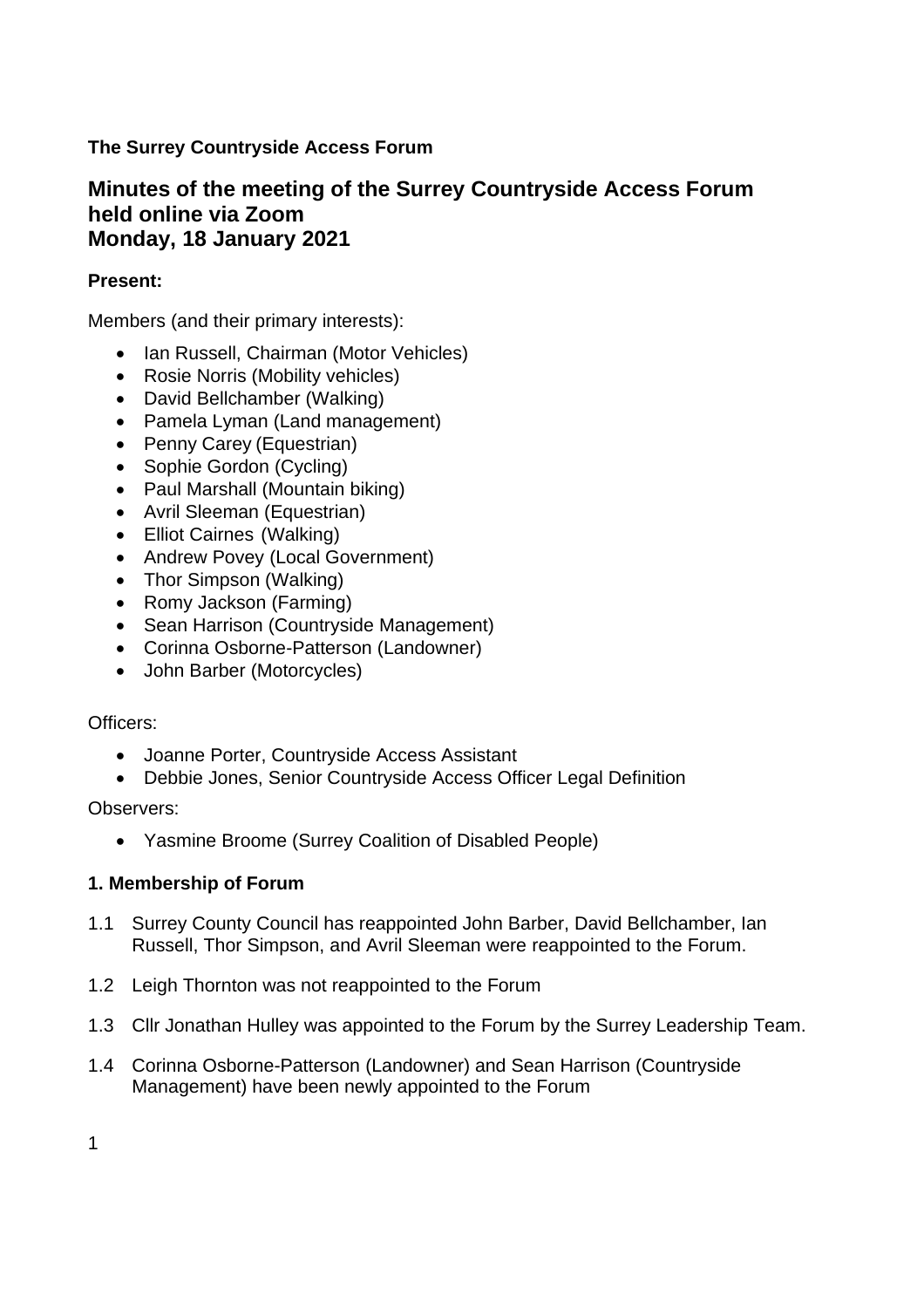1.5 The Forum has 19 out of a possible 22 members, so there are 3 vacancies.

# **2. Election of Chair and Vice Chair**

- 2.1 Ian Russell, nominated by Andrew Povey and seconded by Elliot Cairnes was unanimously elected as Chair for the forthcoming year.
- 2.2 Elliot Cairnes, nominated by Ian Russell and seconded by Avril Sleeman was unanimously elected as Vice-Chair for the forthcoming year.

## **3. Declarations of Interest**

- 3.1 Andrew Povey declared that he is a trustee of the Surrey Hills Society
- 3.2 Sophie Gordon declared that she is an employee of Cycling UK
- 3.3 Sean Harrison declared that he is an employee of Mole Valley District Council.

# **4. Apologies**

4.1 Gail Brownrigg (carriage driving)

## **5. Minutes of Previous Meeting**

- 5.1 The minutes of the meeting held on 14 September 2020 were confirmed as a correct record with a minor amendment
- 5.2 The minutes of the meeting held on 23 November 2020 were confirmed as a correct record

## **6. Matters Arising / Action points**

6.1 David hasn't been able to talk to talk to Dave Page yet about the parking issue at Esher Common

**Action –** David to talk to Dave Page

6.2 Penny will re-send the email and map regarding the Pirbright Memorial Loop

**Action –** Penny to resend the email

6.3 Avril asked Ian to resend the email from the police regarding electric scooters.

**Action –** Ian to resend the email

6.4 Ian couldn't get hold of Roger Geffen from Cycling UK to invite him to this meeting

**Action –** Sophie will try to get hold of Roger

2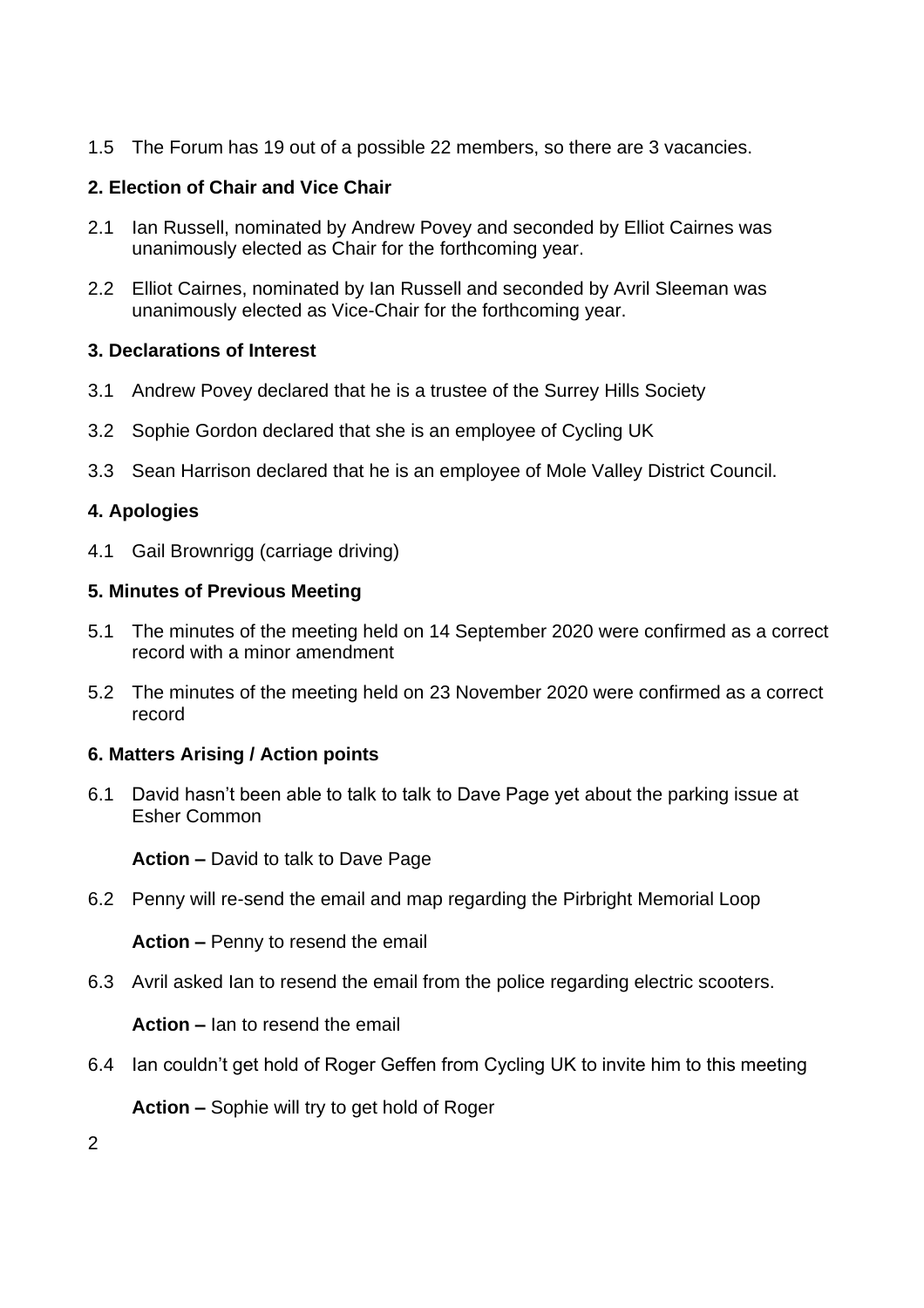- 6.5 Elliot asked about the MoD Liaison group meeting and the MoD byelaws review.
- 6.6 Ian said that he has been impressed with how the MoD has tried to balance all views and interests as will be seen when the consultation is published.
- 6.7 There will still be problems caused by some rogue users
- 6.8 Penny said that there has been a post on social media about distances to the proposed new entrances to the MoD sites.
- 6.9 Ian said that this is a different issue to the byelaw review, but this will be consulted on as well at the same time.

**Action –** Ian to find out the timescales regarding the consultations as they have been very delayed due to Covid.

6.10 Pamela mentioned a £500,000 grant that Surrey Wildlife Trust have received from the Coast to Capital Local Enterprise Forum to promote access and asked what access they are promoting.

**Action –** Joanne to find out about the grant.

## **7. Matters dealt with since previous meeting**

- 7.1 The letter the Environment Minister regarding the 2026 cut off was acknowledged
- 7.2 Penny said that there is currently a petition that is live regarding the 2026 cut-off and it runs until the 4 February. It is asking for the deadline to be extended for 10 years.
- 7.3 Avril said that there was an article in the Times saying that there are not enough staff to investigate the claims, or even for claims to be authenticated.

## **8. Surrey Countryside Estate Visitor Experience**

8.1 Amy Cosgrave from the Countryside Commissioning Team at Surrey County Council gave a presentation outlining the programme of works to enhance the visitor experience at the county council's countryside sites over the next two years.

**Action –** Joanne to circulate copy of presentation

- 8.2 Ian said that the education of users is very important.
- 8.3 Sean said that he worked for Surrey Countryside Services for many years and one of the issues he can see in the future is the lack of countryside staff.
- 8.4 A lot of similar infrastructure to that which is proposed was installed many years ago when the Disability Discrimination Act came in, and it has obviously been neglected since then.

3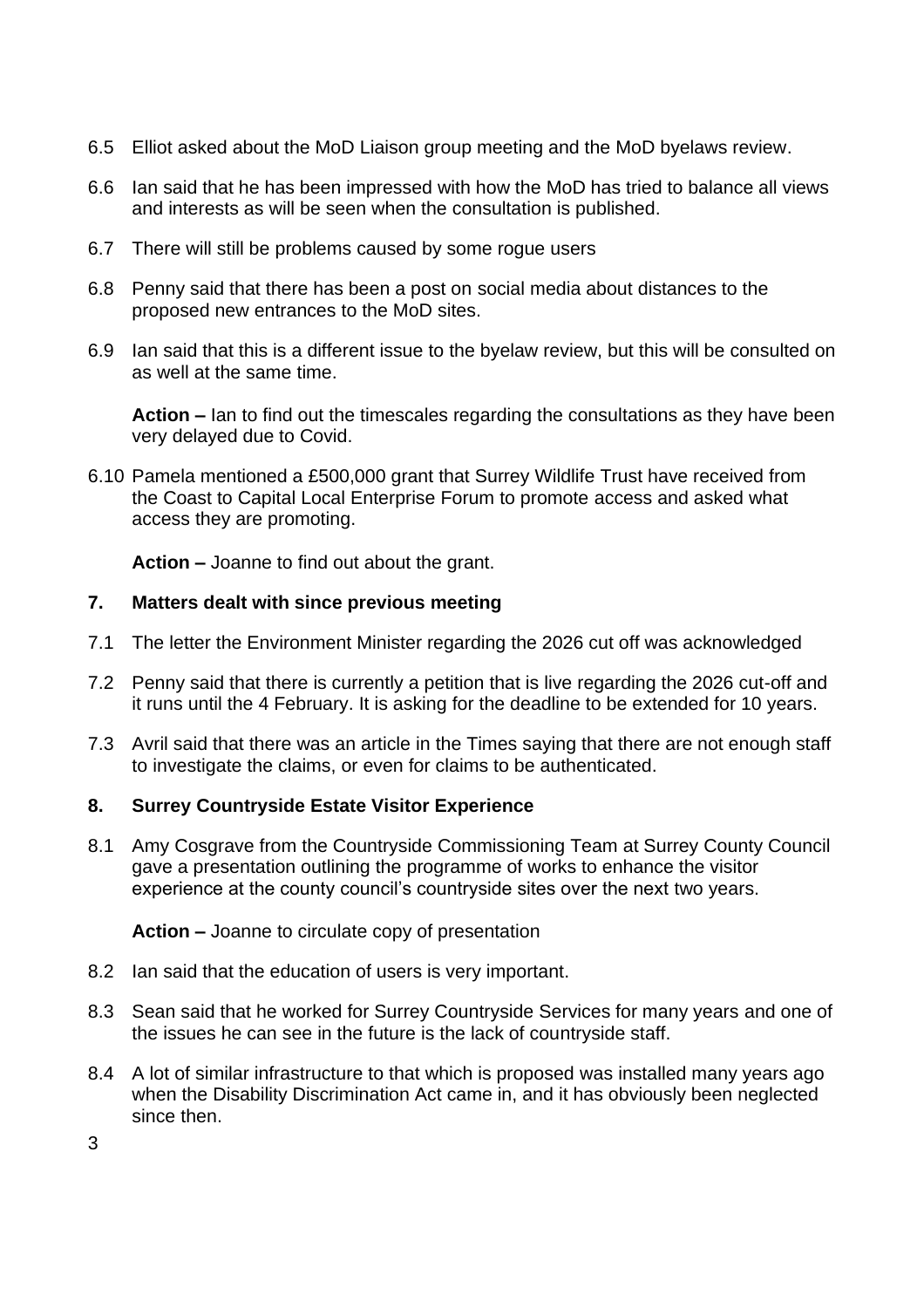- 8.5 If a lot of money is spent on new infrastructure then the lack of site-based staff could be a problem as there won't be anyone on site to deal with any issues that arise and could cause a lot of damage to the new infrastructure.
- 8.6 Amy said that there is quite a lot of capital money now to upgrade infrastructure, and she agrees with the challenge of not having a permanent presence on the sites. The team is looking at ways to get around this, such as recruiting regular users to be the eyes and ears on site.
- 8.7 Ian is worried about the safety of volunteers who may confront people who are behaving in an anti-social way, and Pamela said that volunteers shouldn't be relied on to carry out this work.
- 8.8 Amy said that there are Countryside Access Officers, but they are spread thinly and there are no plans at the moment to increase numbers
- 8.9 Sean said that there should be some presence at weekends as this is when most of the damage occurs.
- 8.10 Yasmin said that she attended one of the workshops and it was very positive.
- 8.11 Yasmin said that some of her members have been on virtual trips as they haven't been able to go out since March. Has this been considered for sites in Surrey? It can also be seen from the virtual trip if the site is suitable for a real-life visit.
- 8.12 Corinna said that she likes the idea of virtual tours, and she understood that Surrey University was looking into developing the virtual experience.
- 8.13 Corinna asked if stiles are being replaced?
- 8.14 Rosie said that gates are an issue as well they should be large kissing gates.
- 8.15 Amy will feed back the virtual tour idea to look into.
- 8.16 Amy said that her team are looking at more accessible trails around the countryside estate with no barriers.
- 8.17 Sean said Rangers on site are very useful for a lot of reasons.
- 8.18 Ian stated that SCAF would like to emphasise to SCC the advantages of a physical presence on site at key locations, at the very least on an ad hoc basis, i.e. targeting key sites at key times. We acknowledge there are funding issues, but the presence of officials such as rangers would act as a deterrent to bad behaviour and help educate those who do not understand how to behave in the countryside.
- 8.19 Sophie said that Paths for All have lots of guidance regarding accessibility.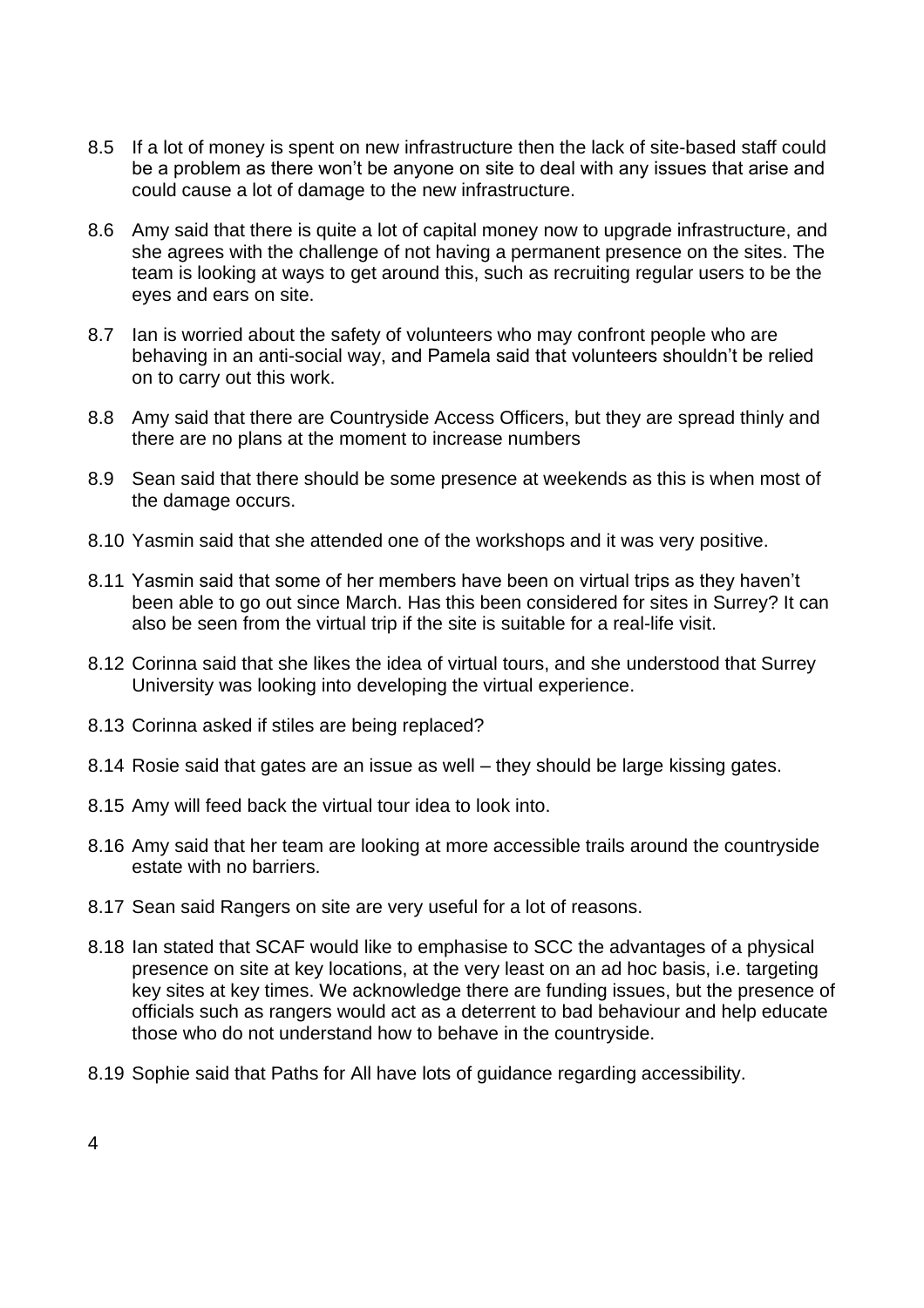- 8.20 Penny asked what the budget is for the team. Amy said that there are two sources of funding separate from rights of way funding. One is transformation funding which is £650,000 over two years which includes staffing in the countryside commissioning team. The other is capital funding which is £1.2 million over 5 years, although this is front loaded. Some of the funding from this year will be carried over to next year.
- 8.21 Research will be carried out before the transformation funding will be committed.
- 8.22 Furniture will start to be installed in the next few months.

#### **9. Disability Access**

- 9.1 Joanne gave an update that was provided by Diane Cooper, Surrey County Council.
- 9.2 Diane is carrying out a review of the easy access walks on the Surrey County Council website with Lawrie Baker from Active Surrey, and they have asked for assistance from their contacts, although there hasn't been much take up yet.
- 9.3 Diane is very keen for user groups such as disabled ramblers to help check the easy access routes, and would also like any information about any potential new routes that can be added to the list. Diane has added a link to the webpage to the Accessible Countryside for Everyone website.

**Action –** If anyone would like to help with this let Joanne know.

- 9.4 Active Surrey will be promoting easy and healthy walks in a spring campaign. Updates will be put on the Easy Access Walks and promoted on social media. There may even be posters funded by Active Surrey.
- 9.5 Surrey have just received Green prescribing funding so there will be more activity over the next two years.
- 9.6 Debbie said that she has audited the easy access routes in the past with the help of the Disabled Ramblers.
- 9.7 Debbie said that stiles and gates are owned by the landowner, so their permission is required to change the structure to anything more accessible.
- 9.8 Yasmin said that she sends out an update every week to her members so she can get in touch with people through these means if required.
- 9.9 Thor said that if any virtual tours are produced, they should also be done from the viewpoint of a wheelchair / tramper user.
- 9.10 Rosie said that there are photos of routes on the disabled ramblers website.
- 9.11 David said that information can be shared on the SCAF Facebook page.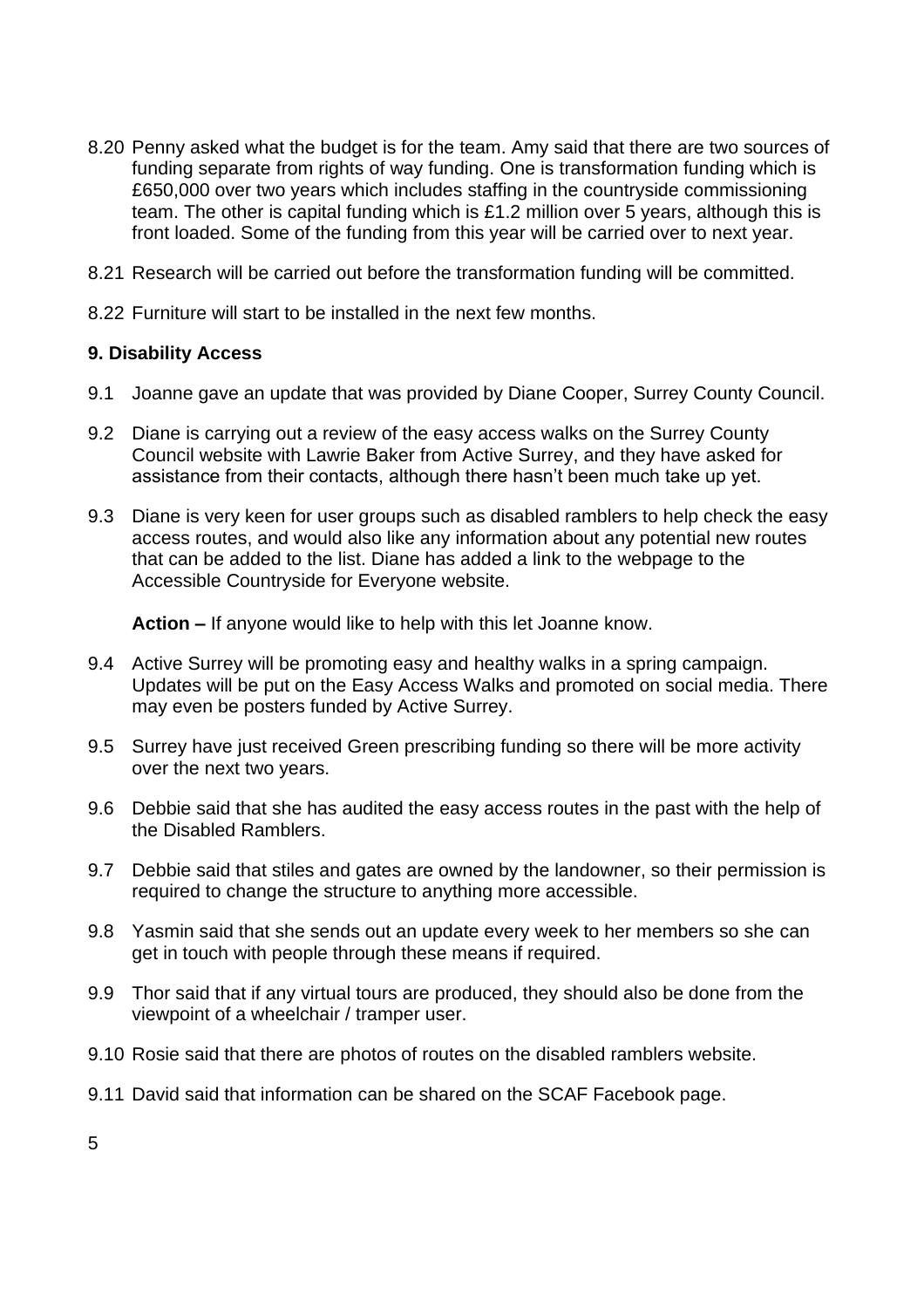## **10. Ripley South Consultation**

#### 10.1 David Bellchamber provided the following update:

In a role with Surrey Countryside Access, I attended a virtual meeting on 8th January with developers Taylor Wimpey about "Wisley New Settlement" (the name adopted for development involving over 2,000 new homes at the former Wisley Airfield)

The meeting was named "Ripley South Study" as it was for looking in the main at the effect on Ripley of the placing of north facing slip roads at Burnt Common. These are favoured by Guildford Borough Council as a mitigation measure but may not be the only option.

Inevitably those taking part from nearby communities wanted a wider discussion, which was actually relevant in considering the Ockham Park roundabout. I was able to restate my Cobham view, favoured by most attending, that there should be south facing slip roads there.

I looked at the possibility of ROWs being affected by any work either at Burnt Common or Ockham Park. We need more detail but there seems to be no danger of any being taken away. At Ockham Park in particular there is going to have to be some careful attention to detail to ensure safe use by NMUs. I expressed concern about ensuring safety was maintained for NMUs along stretches of road that would be the subject of increased traffic.

One observation from West Clandon Parish Council was as to increased traffic going to countryside sites such as Newlands Corner and suggesting that might be a permanent feature. I suggested that only time would tell as there might be a reversion to use of gyms and other exercise facilities.

The British Horse Society was represented by Sarah Rayfield. She identified part of what the BHS would like to achieve in the wider area around the development. I took down linking BW71 and BW 73 and upgrading FP70 to bridleway status. These appear to be peripheral to the development proposals. For what SCAF can do, I would look to safeguard and enhance ROWs. Taylor Woodrow are not bound by previous applications but the last one proposed an enhanced cycle way to Brooklands which is the type of improvement that should still commend itself.

#### **Junction 10 improvements.**

The timetable for this had the Secretary for State for Transport making a decision on (and expected to grant) a Development Consent Order (DCO) for Junction 10 on 12th January. It was perhaps no surprise that the decision has now been put back to 12th May 2021, mainly it is said to ensure appropriate provision of replacement land for that to be lost. By implication other aspects including the provisions for NMUs in the proposals are not to be the subject of further evidence. Taylor Wimpey cannot put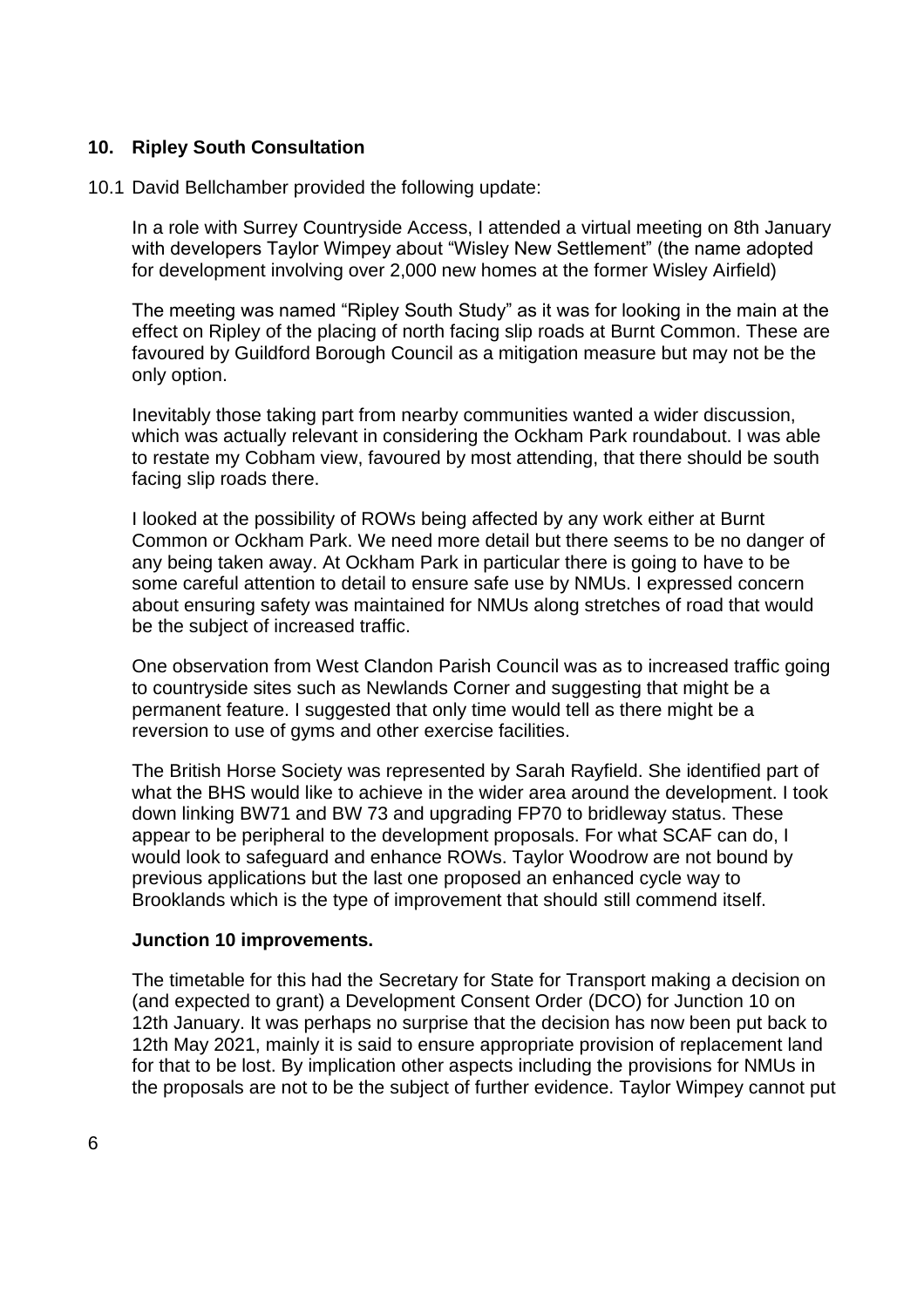in an application to Guildford Borough Council for the development at the former Wisley Airfield until a DCO has been granted.

10.2 Joanne has circulated a copy of the presentation that was given at the event.

#### **11. Environmental Land Management Scheme**

11.1 Romy gave a presentation about what is proposed for the new post-Brexit land management scheme.

**Action –** Joanne to circulate the presentation.

- 11.2 Rosie asked if the Basic Payment Scheme is on an area basis.
- 11.3 Penny asked if anything will change from the Pilot schemes or is it too early to tell. Romy said the at the NFU has asked for a delay in the payment reductions under the old scheme as they don't know what the new scheme is.
- 11.5 Penny said that it appears that access has not been addressed. Romy said that it hasn't been addressed, and there is more conflict now with users such as path through fields getting wider.
- 11.7 Thor said that current EU legislation is now UK law. Romy said that yes, it is, and in the future the NFU would like higher standards to be law rather than optional.
- 11.8 Pamela asked if Rob Fairbanks from the Surrey Hills AONB is involved with ELMS. Romy said that there are currently some trials going on in Surrey to see what can work in practise and what can be funded in advance.

## **12. Outstanding consultations**

12.1 Outstanding consultations were noted.

## **13. Forward Plan**

13.1 Minor amendments were suggested to the forward plan.

**Action –** Joanne to amend forward plan as suggested

13.2 Thor asked about Facebook and if SCAF should still use it due to it moving UK users to be based in the US and US privacy laws.

**Action –** Joanne to find out information about this.

## **14. Any other urgent business / public questions**